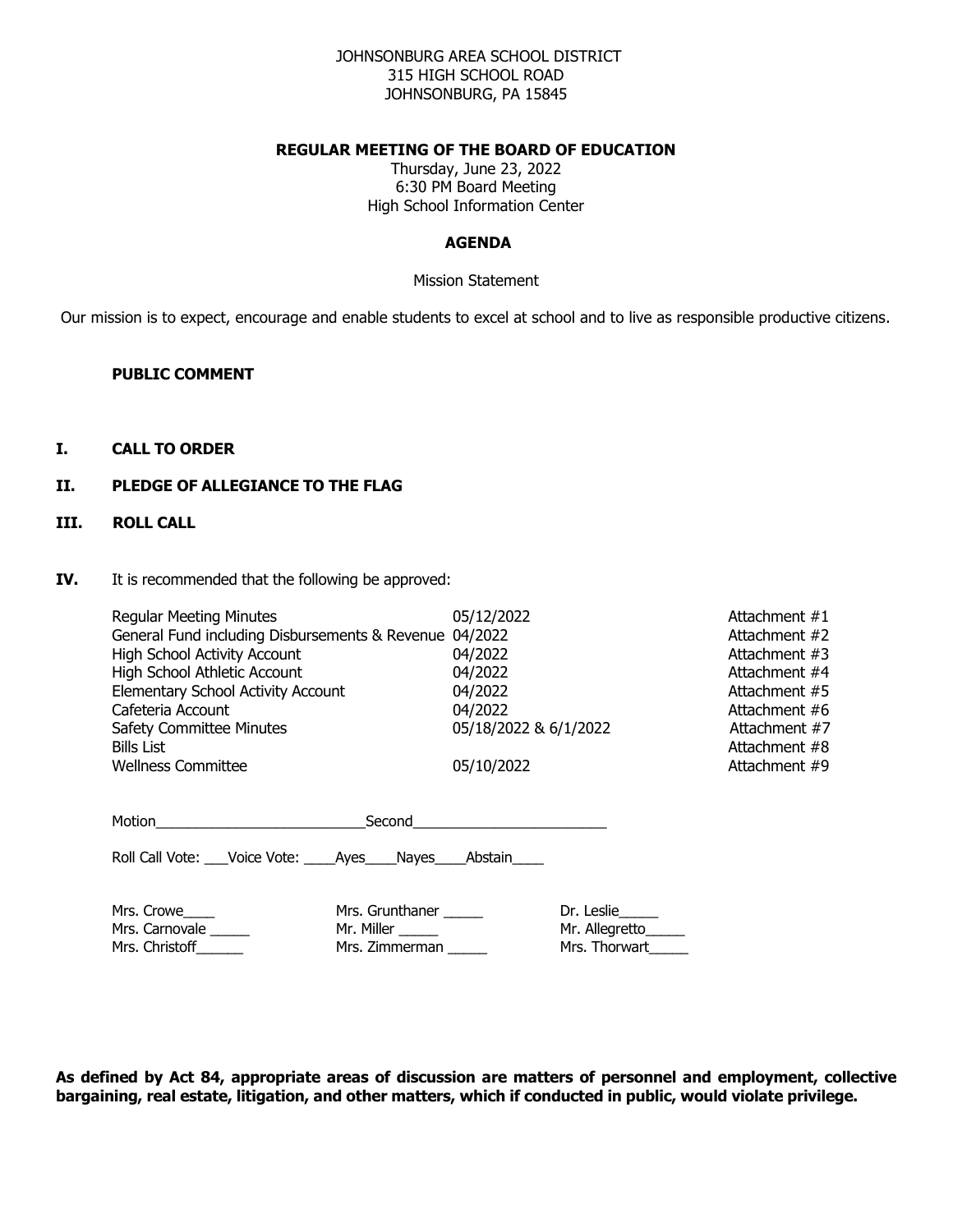## **A. PERSONNEL**

1. Recommend to approve the supplemental contract list for the 2022-2023 School Year. Attachment #10

|    |                                                                   | Roll Call Vote: ___Voice Vote: _____Ayes_____Nayes_____Abstain____                   |                                                                                                                                                           |
|----|-------------------------------------------------------------------|--------------------------------------------------------------------------------------|-----------------------------------------------------------------------------------------------------------------------------------------------------------|
|    | Mrs. Crowe____                                                    | Mrs. Grunthaner ______                                                               | Dr. Leslie_____                                                                                                                                           |
|    | Mrs. Carnovale ______                                             | Mr. Miller ______                                                                    | Mr. Allegretto                                                                                                                                            |
|    | Mrs. Christoff______                                              | Mr. Miller ______<br>Mrs. Zimmerman ______                                           | Mrs. Thorwart                                                                                                                                             |
|    |                                                                   |                                                                                      |                                                                                                                                                           |
| 2. |                                                                   | Recommend to approve the following list of volunteers for the 2022-2023 School Year: |                                                                                                                                                           |
|    |                                                                   | JV/Var Volleyball: Kirstie Bennet, Andrew Akers, and Miki Quattrone                  |                                                                                                                                                           |
|    | Baseball:                                                         | Cole Peterson                                                                        |                                                                                                                                                           |
|    | Cheerleading                                                      | Jane Marciniak and Sarah McCabe                                                      |                                                                                                                                                           |
|    |                                                                   |                                                                                      |                                                                                                                                                           |
|    |                                                                   | Roll Call Vote: Voice Vote: Ayes Nayes Abstain                                       |                                                                                                                                                           |
|    | Mrs. Crowe____                                                    | Mrs. Grunthaner ______                                                               | Dr. Leslie                                                                                                                                                |
|    | Mrs. Carnovale ______                                             | Mr. Miller ______                                                                    | Mr. Allegretto                                                                                                                                            |
|    | Mrs. Christoff                                                    | Mrs. Zimmerman                                                                       | Mrs. Thorwart                                                                                                                                             |
|    |                                                                   |                                                                                      |                                                                                                                                                           |
| 3. | 2022-2023 School Year,                                            |                                                                                      | Recommend to approve the request from Mrs. Kayla Clopp for a voluntarily transfer from 3rd grade to 6 <sup>th</sup> grade beginning the<br>Attachment #11 |
|    |                                                                   |                                                                                      |                                                                                                                                                           |
|    | Roll Call Vote: ___Voice Vote: _____Ayes____Nayes____Abstain____  |                                                                                      |                                                                                                                                                           |
|    | Mrs. Crowe                                                        | Mrs. Grunthaner ______                                                               | Dr. Leslie                                                                                                                                                |
|    | Mrs. Carnovale                                                    | Mr. Miller ______                                                                    | Mr. Allegretto_____                                                                                                                                       |
|    | Mrs. Christoff                                                    | Mrs. Zimmerman                                                                       | Mrs. Thorwart                                                                                                                                             |
| 4. | 2023 School Year.                                                 |                                                                                      | Recommend to approve the request from Ms. Krista Frank for a voluntarily transfer from 6 <sup>th</sup> grade to 3 <sup>rd</sup> grade beginning the 2022- |
|    |                                                                   |                                                                                      |                                                                                                                                                           |
|    | Roll Call Vote:<br>Voice Vote:                                    | Nayes<br>_Ayes_<br>_Abstain_                                                         |                                                                                                                                                           |
|    | Mrs. Crowe                                                        | Mrs. Grunthaner                                                                      | Dr. Leslie                                                                                                                                                |
|    | Mrs. Carnovale                                                    | Mr. Miller ______                                                                    | Mr. Allegretto                                                                                                                                            |
|    | Mrs. Christoff_______                                             | Mrs. Zimmerman                                                                       | Mrs. Thorwart                                                                                                                                             |
| 5. |                                                                   |                                                                                      | Recommend to approve the request from Mr. Randy McCurdy for five unpaid days from June 6, 2022 through June 10, 2022.                                     |
|    |                                                                   |                                                                                      |                                                                                                                                                           |
|    | Roll Call Vote: ___Voice Vote: _____Ayes____Nayes____Abstain_____ |                                                                                      |                                                                                                                                                           |
|    | Mrs. Crowe                                                        | Mrs. Grunthaner                                                                      | Dr. Leslie                                                                                                                                                |
|    | Mrs. Carnovale                                                    | Mr. Miller _____                                                                     | Mr. Allegretto                                                                                                                                            |
|    | Mrs. Christoff_                                                   | Mrs. Zimmerman                                                                       | Mrs. Thorwart_                                                                                                                                            |
|    |                                                                   |                                                                                      |                                                                                                                                                           |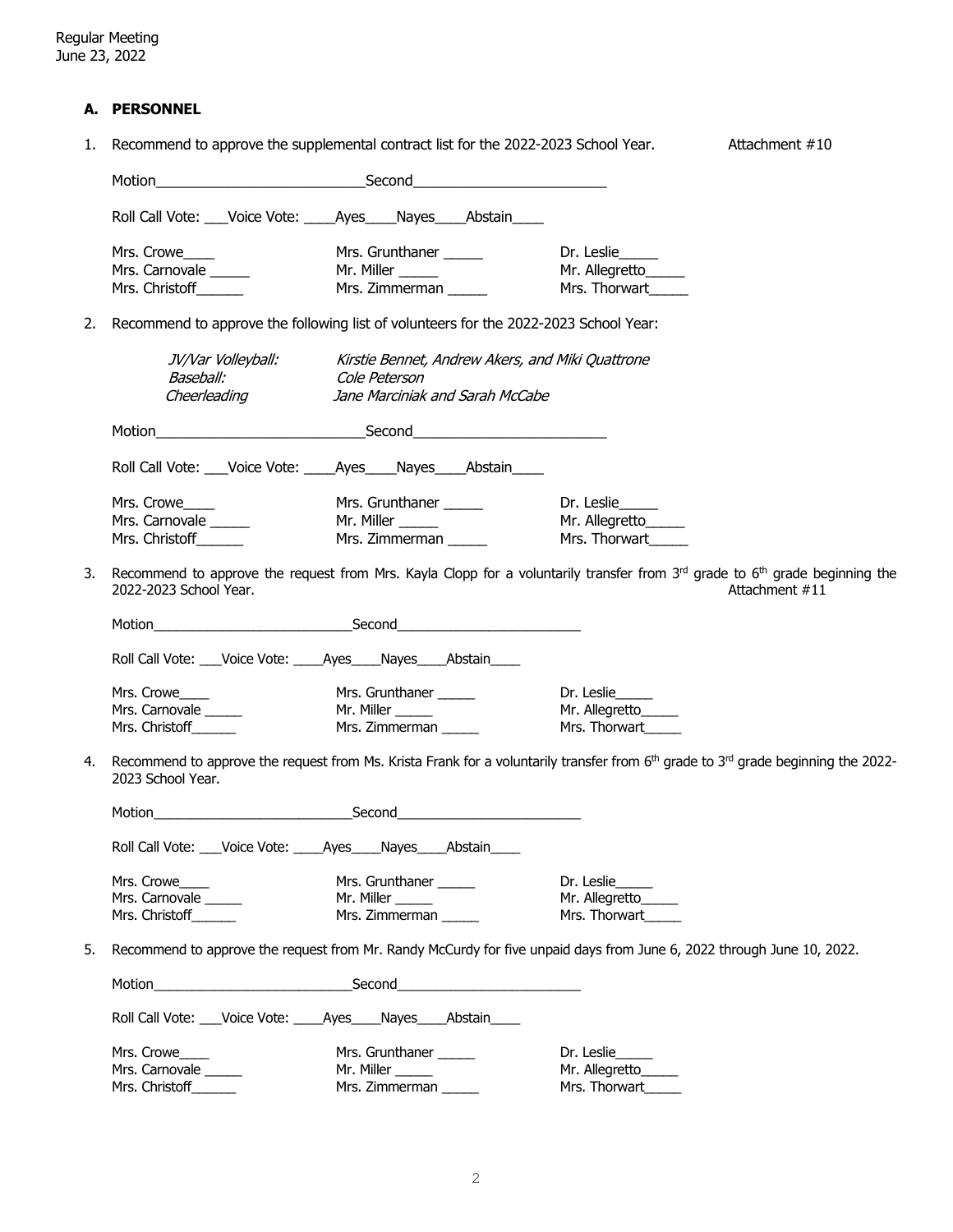6. Recommend to hire \_\_\_\_\_\_\_\_\_\_ as a Social Studies Teacher at Step\_\_\_\_\_\_ with a salary of \$\_\_\_\_\_\_\_\_\_\_, plus benefits, as per the Johnsonburg Area Education Association Contract; effective the start of the 2022-2023 School Year; pending the completion of the necessary paperwork.

|    |                                                                                    | Motion <b>Second</b> Second <b>Second</b>                                                   |                                                                                                                                                                                                                                                               |
|----|------------------------------------------------------------------------------------|---------------------------------------------------------------------------------------------|---------------------------------------------------------------------------------------------------------------------------------------------------------------------------------------------------------------------------------------------------------------|
|    |                                                                                    | Roll Call Vote: Voice Vote: Ayes Nayes Abstain                                              |                                                                                                                                                                                                                                                               |
|    | Mrs. Crowe<br>Mrs. Carnovale ______<br>Mrs. Christoff                              | Mrs. Grunthaner ______<br>Mr. Miller ______<br>Mrs. Zimmerman ______                        | Dr. Leslie_____<br>Mr. Allegretto_____<br>Mrs. Thorwart                                                                                                                                                                                                       |
| 7. | the necessary paperwork.                                                           |                                                                                             | Recommend to hire __________________as a Music Teacher at Step ________with a salary of \$____________, plus benefits, as per the<br>Johnsonburg Area Education Association Contract; effective the start of the 2022-2023 School Year; pending completion of |
|    |                                                                                    |                                                                                             |                                                                                                                                                                                                                                                               |
|    |                                                                                    | Roll Call Vote: ___Voice Vote: _____Ayes_____Nayes_____Abstain_____                         |                                                                                                                                                                                                                                                               |
|    | Mrs. Crowe<br>Mrs. Carnovale ______<br>Mrs. Christoff                              | Mrs. Grunthaner ______<br>Mr. Miller ______<br>Mrs. Zimmerman                               | Dr. Leslie<br>Mr. Allegretto<br>Mrs. Thorwart                                                                                                                                                                                                                 |
| 8. | of the necessary paperwork.                                                        |                                                                                             | the Johnsonburg Area Education Association Contract; effective the start of the 2022-2023 School Year; pending completion                                                                                                                                     |
|    |                                                                                    | Motion Second Second                                                                        |                                                                                                                                                                                                                                                               |
|    |                                                                                    | Roll Call Vote: ___Voice Vote: _____Ayes____Nayes____Abstain____                            |                                                                                                                                                                                                                                                               |
| 9. | Mrs. Crowe<br>Mrs. Carnovale ______<br>Mrs. Christoff<br>2023 at \$25.00 per hour. | Mrs. Grunthaner ______<br>Mr. Miller ______<br>Mrs. Philer _______<br>Mrs. Zimmerman ______ | Dr. Leslie_____<br>Mr. Allegretto_____<br>Mrs. Thorwart<br>Recommend to approve the Elementary School Counselor to work up to 60 additional hours from July 1, 2022 - June 30,                                                                                |
|    |                                                                                    |                                                                                             |                                                                                                                                                                                                                                                               |
|    |                                                                                    | Roll Call Vote: __Voice Vote: ____Ayes____Nayes____Abstain____                              |                                                                                                                                                                                                                                                               |
|    | Mrs. Crowe<br>Mrs. Carnovale<br>Mrs. Christoff                                     | Mrs. Grunthaner ______                                                                      | Dr. Leslie<br>Mr. Allegretto_____<br>Mrs. Thorwart                                                                                                                                                                                                            |
|    | \$25.00 per hour.                                                                  |                                                                                             | 10. Recommend to approve the High School Counselor to work up to 120 additional hours from July 1, 2022- June 30, 2023 at                                                                                                                                     |
|    |                                                                                    |                                                                                             |                                                                                                                                                                                                                                                               |
|    |                                                                                    | Roll Call Vote: Voice Vote: Ayes Nayes Abstain                                              |                                                                                                                                                                                                                                                               |
|    | Mrs. Crowe<br>Mrs. Carnovale<br>Mrs. Christoff                                     | Mrs. Grunthaner ______<br>Mr. Miller ________<br>Mrs. Zimmerman ______                      | Dr. Leslie<br>Mr. Allegretto<br>Mrs. Thorwart                                                                                                                                                                                                                 |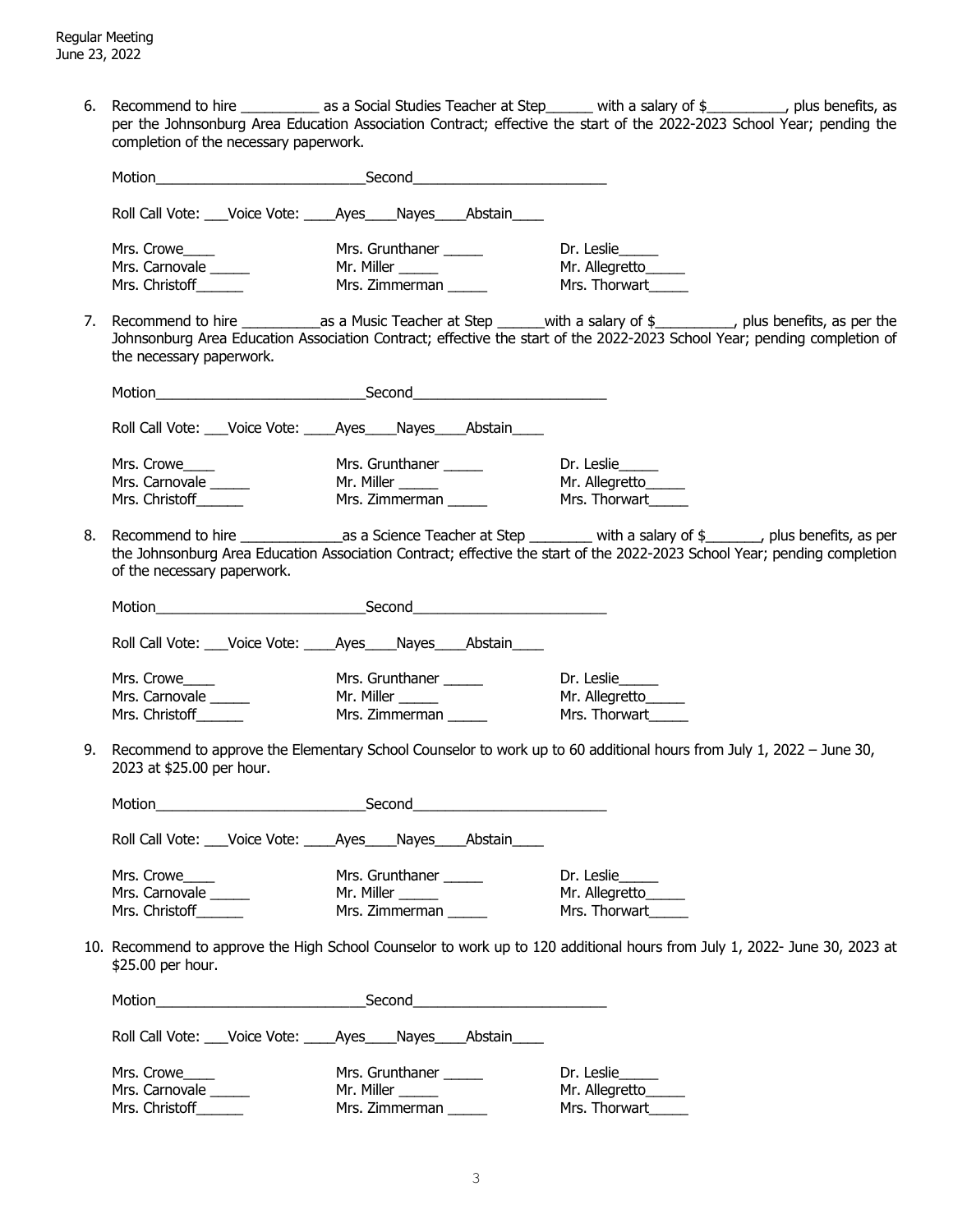# **B. EDUCATION AND SCHOOL ACTIVITIES**

| Recommend to approve the list of pay dates for the 2022-2023 School Year.<br>1. |                                                                    |                                                                                                    | Attachment #12                                                                                                             |
|---------------------------------------------------------------------------------|--------------------------------------------------------------------|----------------------------------------------------------------------------------------------------|----------------------------------------------------------------------------------------------------------------------------|
|                                                                                 |                                                                    |                                                                                                    |                                                                                                                            |
|                                                                                 | Roll Call Vote: ___Voice Vote: _____Ayes____Nayes____Abstain___    |                                                                                                    |                                                                                                                            |
|                                                                                 | Mrs. Crowe____                                                     | Mrs. Grunthaner ______                                                                             | Dr. Leslie                                                                                                                 |
|                                                                                 | Mrs. Carnovale ______                                              | Mr. Miller ______                                                                                  | Mr. Allegretto_____                                                                                                        |
|                                                                                 | Mrs. Christoff_______                                              | Mrs. Zimmerman                                                                                     | Mrs. Thorwart                                                                                                              |
| 2.                                                                              | The purpose of her resignation is for Early Retirement.            |                                                                                                    | Recommend to accept, with regret, the resignation of Mrs. Jessica Krug, effective at the end of the 2021-2022 school year. |
|                                                                                 |                                                                    |                                                                                                    |                                                                                                                            |
|                                                                                 |                                                                    | Roll Call Vote: ___Voice Vote: _____Ayes____Nayes____Abstain____                                   |                                                                                                                            |
|                                                                                 | Mrs. Crowe                                                         | Mrs. Grunthaner ______                                                                             | Dr. Leslie                                                                                                                 |
|                                                                                 | Mrs. Carnovale ______                                              | Mr. Miller ______                                                                                  | Mr. Allegretto                                                                                                             |
|                                                                                 | Mrs. Christoff                                                     | Mrs. Zimmerman                                                                                     | Mrs. Thorwart                                                                                                              |
| 3.                                                                              | January 13, 2023, pending completion of the necessary paperwork.   |                                                                                                    | Recommend to approve Kendall Watts as student teacher with cooperating teacher, Mrs. Laura Aiello, from October 17, 2022 - |
|                                                                                 |                                                                    |                                                                                                    |                                                                                                                            |
|                                                                                 | Roll Call Vote: ___Voice Vote: _____Ayes_____Nayes_____Abstain____ |                                                                                                    |                                                                                                                            |
|                                                                                 | Mrs. Crowe____                                                     | Mrs. Grunthaner ______                                                                             | Dr. Leslie                                                                                                                 |
|                                                                                 | Mrs. Carnovale ______                                              | Mr. Miller ______                                                                                  | Mr. Allegretto_____                                                                                                        |
|                                                                                 | Mrs. Christoff_______                                              | Mrs. Zimmerman                                                                                     | Mrs. Thorwart                                                                                                              |
| 4.                                                                              | October 7, 2022; pending completion of the necessary paperwork.    |                                                                                                    | Recommend to approve Lindsey Gretto as student teacher with cooperating teacher, Mrs. Jaci King, from August 22, 2022 -    |
|                                                                                 |                                                                    |                                                                                                    |                                                                                                                            |
|                                                                                 | Roll Call Vote: ___Voice Vote: _____Ayes____Nayes_____Abstain_____ |                                                                                                    |                                                                                                                            |
|                                                                                 | Mrs. Crowe                                                         | Mrs. Grunthaner ______                                                                             | Dr. Leslie                                                                                                                 |
|                                                                                 | Mrs. Carnovale                                                     | Mr. Miller ______                                                                                  | Mr. Allegretto                                                                                                             |
|                                                                                 | Mrs. Christoff_______                                              | Mrs. Zimmerman                                                                                     | Mrs. Thorwart                                                                                                              |
| 5.                                                                              |                                                                    | Freeburg, from August 24, 2022 - November 23, 2022, pending completion of the necessary paperwork. | Recommend to approve Jessica Kifer as student teacher with cooperating teachers, Elizabeth Thorwart and Alayna             |
|                                                                                 |                                                                    |                                                                                                    |                                                                                                                            |
|                                                                                 | Roll Call Vote: ___Voice Vote: _____Ayes_____Nayes_____Abstain____ |                                                                                                    |                                                                                                                            |
|                                                                                 | Mrs. Crowe                                                         | Mrs. Grunthaner _____                                                                              | Dr. Leslie                                                                                                                 |
|                                                                                 | Mrs. Carnovale ______                                              | Mr. Miller ______                                                                                  | Mr. Allegretto_____                                                                                                        |
|                                                                                 | Mrs. Christoff_______                                              | Mrs. Zimmerman                                                                                     | Mrs. Thorwart                                                                                                              |
|                                                                                 |                                                                    |                                                                                                    |                                                                                                                            |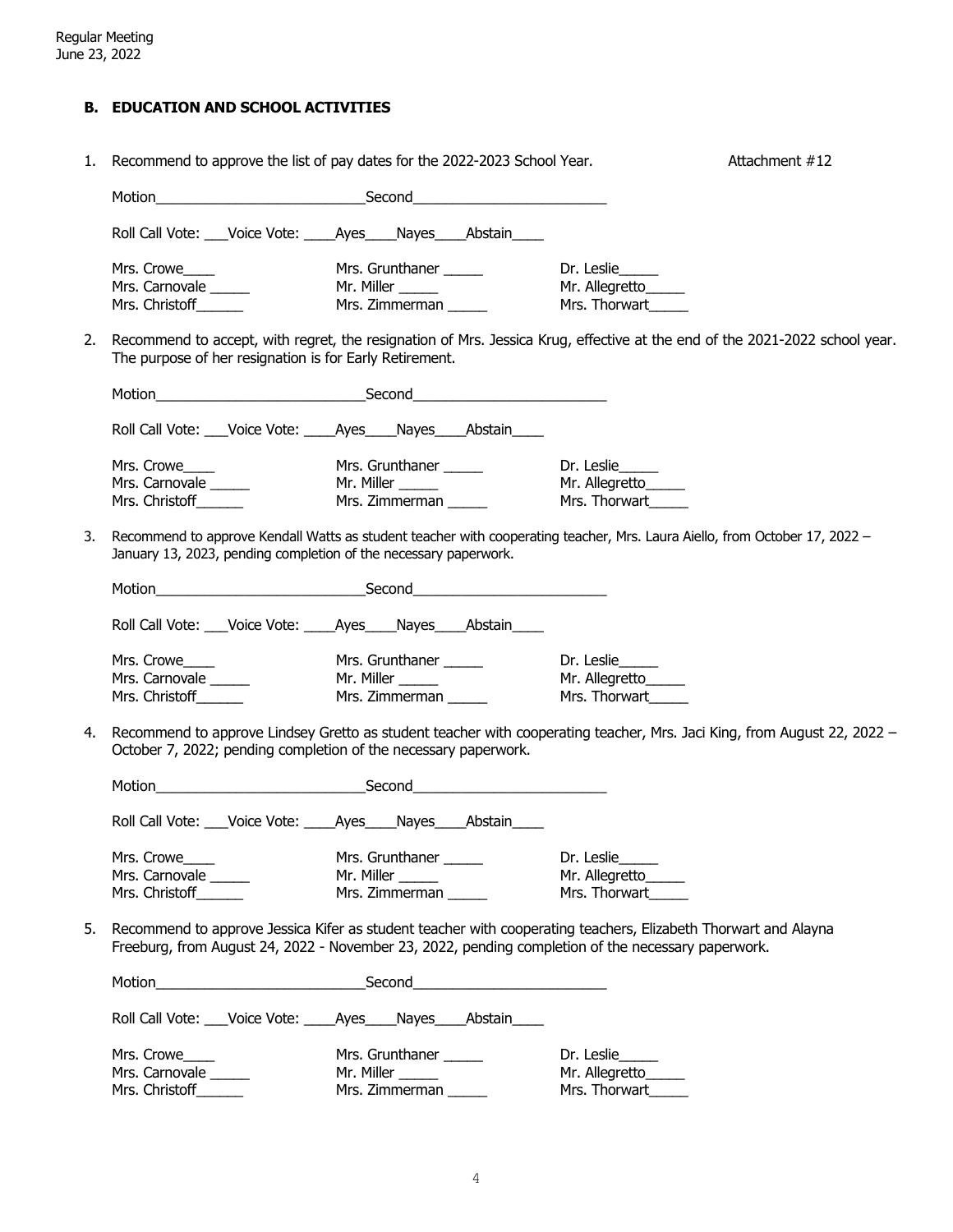Regular Meeting June 23, 2022

> 6. Recommend to approve the Letter of Agreement between Dickinson Center, Inc. and the Johnsonburg Area School District for the Student Assistance Program and the Signs of Suicide Prevention Program for the Johnsonburg Area High School for the 2022-2023 School Year.  $\overline{a}$  and  $\overline{b}$  are  $\overline{a}$  attachment  $\overline{a}$  13

|    | Roll Call Vote: ___Voice Vote: _____Ayes_____Nayes_____Abstain___                       |                                             |                |                                                                                                                                                                                                                                                               |  |
|----|-----------------------------------------------------------------------------------------|---------------------------------------------|----------------|---------------------------------------------------------------------------------------------------------------------------------------------------------------------------------------------------------------------------------------------------------------|--|
|    | Mrs. Crowe_____<br>Mrs. Carnovale                                                       | Mrs. Grunthaner ______<br>Mr. Miller ______ |                | Dr. Leslie<br>Mr. Allegretto                                                                                                                                                                                                                                  |  |
|    | Mrs. Christoff                                                                          | Mr. Miller ______<br>Mrs. Zimmerman ______  |                | Mrs. Thorwart                                                                                                                                                                                                                                                 |  |
| 7. |                                                                                         |                                             |                | Recommend to approve the Letter of Agreement between Dickinson Center, Inc. and the Johnsonburg Area School District<br>for the Student Assistance Program for the Johnsonburg Area Elementary School for the 2022-2023 School Year.<br>Attachment #14        |  |
|    | Motion Second Second                                                                    |                                             |                |                                                                                                                                                                                                                                                               |  |
|    | Roll Call Vote: ___Voice Vote: ____Ayes____Nayes____Abstain____                         |                                             |                |                                                                                                                                                                                                                                                               |  |
|    | Mrs. Crowe                                                                              | Mrs. Grunthaner ______                      |                | Dr. Leslie                                                                                                                                                                                                                                                    |  |
|    | Mrs. Carnovale                                                                          | Mr. Miller ______                           | Mrs. Zimmerman | Mr. Allegretto_____                                                                                                                                                                                                                                           |  |
|    | Mrs. Christoff                                                                          |                                             |                | Mrs. Thorwart                                                                                                                                                                                                                                                 |  |
| 8. | amount of \$18,416.00.                                                                  |                                             |                | Recommend to approve the Letter of Agreement between Dickinson Center, Inc. and the Johnsonburg Area School District<br>for Life/Incredible Years Program for the Johnsonburg Area Elementary School, for the 2022-2023 School Year, in the<br>Attachment #15 |  |
|    |                                                                                         |                                             |                |                                                                                                                                                                                                                                                               |  |
|    | Roll Call Vote: ___Voice Vote: _____Ayes_____Nayes_____Abstain_____                     |                                             |                |                                                                                                                                                                                                                                                               |  |
|    | Mrs. Crowe                                                                              | Mrs. Grunthaner ______                      |                | Dr. Leslie_____                                                                                                                                                                                                                                               |  |
|    | Mrs. Carnovale                                                                          | Mr. Miller _____                            |                | Mr. Allegretto                                                                                                                                                                                                                                                |  |
|    | Mrs. Christoff                                                                          | Mrs. Zimmerman                              |                | Mrs. Thorwart                                                                                                                                                                                                                                                 |  |
| 9. | District, effective for the 2022-2023 School Year.                                      |                                             |                | Recommend to approve the Linkage Agreement between Dickinson Center, Inc. and the Johnsonburg Area School<br>Attachment #16                                                                                                                                   |  |
|    |                                                                                         |                                             |                |                                                                                                                                                                                                                                                               |  |
|    | Roll Call Vote: Voice Vote: Ayes Nayes Abstain                                          |                                             |                |                                                                                                                                                                                                                                                               |  |
|    | Mrs. Crowe                                                                              | Mrs. Grunthaner ______                      |                | Dr. Leslie                                                                                                                                                                                                                                                    |  |
|    | Mrs. Carnovale ______                                                                   | Mr. Miller ______                           |                | Mr. Allegretto_____                                                                                                                                                                                                                                           |  |
|    | Mrs. Christoff                                                                          | Mrs. Zimmerman                              |                | Mrs. Thorwart                                                                                                                                                                                                                                                 |  |
|    | terms of the letter of agreement starting July 1, 2022 and continuing to June 30, 2024. |                                             |                | 10. Recommend to approve the Linkage Agreement between the Johnsonburg Area School District and Beacon Light per the<br>Attachment #17                                                                                                                        |  |
|    |                                                                                         |                                             |                |                                                                                                                                                                                                                                                               |  |
|    | Roll Call Vote: ___Voice Vote: _____Ayes_____Nayes_____Abstain_____                     |                                             |                |                                                                                                                                                                                                                                                               |  |
|    | Mrs. Crowe                                                                              | Mrs. Grunthaner ______                      |                | Dr. Leslie                                                                                                                                                                                                                                                    |  |
|    | Mrs. Carnovale                                                                          | Mr. Miller ______                           |                | Mr. Allegretto_____                                                                                                                                                                                                                                           |  |
|    | Mrs. Christoff______                                                                    | Mrs. Zimmerman                              |                | Mrs. Thorwart                                                                                                                                                                                                                                                 |  |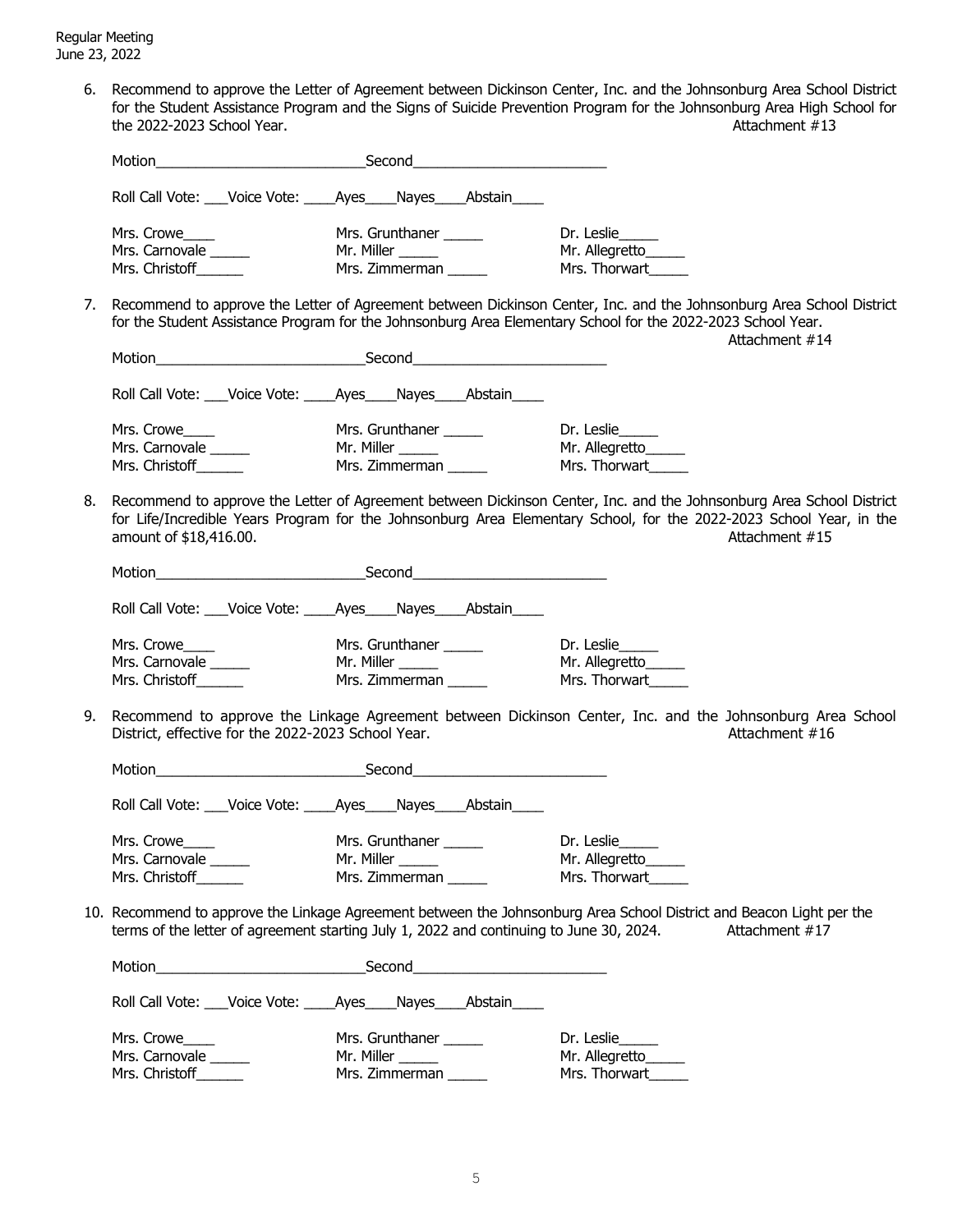11. Recommend to retain the use of a Mental Health Specialist through Dickinson Center, Inc. for 25 hours per week at a cost of \$13,752.00 for the 2022-2023 School Year. \$13,752.00 for the 2022-2023 School Year.

| Motion                                                                                                                                                                                                                         |  |                        |                                            |                                                                                                                    |                                                                                                                                                    |
|--------------------------------------------------------------------------------------------------------------------------------------------------------------------------------------------------------------------------------|--|------------------------|--------------------------------------------|--------------------------------------------------------------------------------------------------------------------|----------------------------------------------------------------------------------------------------------------------------------------------------|
| Roll Call Vote: ___ Voice Vote: _____ Ayes ____ Nayes ____ Abstain _____                                                                                                                                                       |  |                        |                                            |                                                                                                                    |                                                                                                                                                    |
|                                                                                                                                                                                                                                |  |                        |                                            |                                                                                                                    |                                                                                                                                                    |
| Mrs. Crowe                                                                                                                                                                                                                     |  | Mrs. Grunthaner        |                                            | Dr. Leslie                                                                                                         |                                                                                                                                                    |
| Mrs. Carnovale                                                                                                                                                                                                                 |  |                        |                                            | Mr. Allegretto_____                                                                                                |                                                                                                                                                    |
| Mrs. Christoff______                                                                                                                                                                                                           |  |                        |                                            | Mrs. Thorwart                                                                                                      |                                                                                                                                                    |
| terms of the agreement for the 2022-2023 School Year.                                                                                                                                                                          |  |                        |                                            |                                                                                                                    | 12. Recommend to approve the agreement with Alcohol & Drug Abuse Services, Inc. and the Johnsonburg Area School District per the<br>Attachment #19 |
|                                                                                                                                                                                                                                |  |                        |                                            |                                                                                                                    |                                                                                                                                                    |
| Roll Call Vote: ___Voice Vote: _____Ayes____Nayes____Abstain____                                                                                                                                                               |  |                        |                                            |                                                                                                                    |                                                                                                                                                    |
| Mrs. Crowe                                                                                                                                                                                                                     |  | Mrs. Grunthaner ______ |                                            | Dr. Leslie                                                                                                         |                                                                                                                                                    |
| Mrs. Carnovale                                                                                                                                                                                                                 |  | Mr. Miller ______      |                                            | Mr. Allegretto_____                                                                                                |                                                                                                                                                    |
| Mrs. Christoff______                                                                                                                                                                                                           |  | Mrs. Zimmerman         |                                            | Mrs. Thorwart                                                                                                      |                                                                                                                                                    |
|                                                                                                                                                                                                                                |  |                        |                                            | 13. Recommend to approve the bid from Allied Systems for the Boiler Plant Upgrades, in the amount of \$609,000.00. | Attachment #20                                                                                                                                     |
| Motion Second Second Second Second Second Second Second Second Second Second Second Second Second Second Second Second Second Second Second Second Second Second Second Second Second Second Second Second Second Second Secon |  |                        |                                            |                                                                                                                    |                                                                                                                                                    |
| Roll Call Vote: ___Voice Vote: _____Ayes____Nayes____Abstain____                                                                                                                                                               |  |                        |                                            |                                                                                                                    |                                                                                                                                                    |
| Mrs. Crowe                                                                                                                                                                                                                     |  | Mrs. Grunthaner ______ |                                            | Dr. Leslie                                                                                                         |                                                                                                                                                    |
| Mrs. Carnovale                                                                                                                                                                                                                 |  | Mr. Miller ______      |                                            | Mr. Allegretto                                                                                                     |                                                                                                                                                    |
| Mrs. Christoff______                                                                                                                                                                                                           |  |                        | Mrs. Zimmerman ______                      | Mrs. Thorwart                                                                                                      |                                                                                                                                                    |
|                                                                                                                                                                                                                                |  |                        |                                            |                                                                                                                    | 14. Recommend to approve the High School student/parent handbook changes for the 2022-2023 School Year, as presented.<br>Attachment #21            |
|                                                                                                                                                                                                                                |  |                        |                                            |                                                                                                                    |                                                                                                                                                    |
| Roll Call Vote: ___ Voice Vote: ____ Ayes ___ Nayes ___ Abstain ____                                                                                                                                                           |  |                        |                                            |                                                                                                                    |                                                                                                                                                    |
| Mrs. Crowe                                                                                                                                                                                                                     |  | Mrs. Grunthaner _____  |                                            | Dr. Leslie                                                                                                         |                                                                                                                                                    |
| Mrs. Carnovale                                                                                                                                                                                                                 |  | Mr. Miller ______      |                                            | Mr. Allegretto                                                                                                     |                                                                                                                                                    |
| Mrs. Christoff                                                                                                                                                                                                                 |  |                        | Mr. miller ______<br>Mrs. Zimmerman ______ | Mrs. Thorwart                                                                                                      |                                                                                                                                                    |
|                                                                                                                                                                                                                                |  |                        |                                            |                                                                                                                    | 15. Recommend to approve the Elementary School student/parent handbook changes for the 2022-2023 School Year, as presented.<br>Attachment #22      |
| Motion                                                                                                                                                                                                                         |  | Second                 |                                            |                                                                                                                    |                                                                                                                                                    |
| Roll Call Vote: ___ Voice Vote: ____ Ayes ____ Nayes ____ Abstain ____                                                                                                                                                         |  |                        |                                            |                                                                                                                    |                                                                                                                                                    |
| Mrs. Crowe                                                                                                                                                                                                                     |  | Mrs. Grunthaner ______ |                                            | Dr. Leslie_____                                                                                                    |                                                                                                                                                    |
| Mrs. Carnovale                                                                                                                                                                                                                 |  |                        |                                            | Mr. Allegretto                                                                                                     |                                                                                                                                                    |
| Mrs. Christoff                                                                                                                                                                                                                 |  |                        |                                            | Mrs. Thorwart                                                                                                      |                                                                                                                                                    |
|                                                                                                                                                                                                                                |  |                        |                                            | 16. Recommend to approve the Special Education Plan dated 07/01/2022 through 06/30/2025 as presented.              |                                                                                                                                                    |
|                                                                                                                                                                                                                                |  |                        |                                            |                                                                                                                    | Attachment #23                                                                                                                                     |
|                                                                                                                                                                                                                                |  |                        |                                            |                                                                                                                    |                                                                                                                                                    |
| Roll Call Vote: ___ Voice Vote: ____ Ayes ___ Nayes ___ Abstain ____                                                                                                                                                           |  |                        |                                            |                                                                                                                    |                                                                                                                                                    |
| Mrs. Crowe                                                                                                                                                                                                                     |  | Mrs. Grunthaner ______ |                                            | Dr. Leslie                                                                                                         |                                                                                                                                                    |
| Mrs. Carnovale                                                                                                                                                                                                                 |  | Mr. Miller ______      |                                            | Mr. Allegretto_____                                                                                                |                                                                                                                                                    |
| Mrs. Christoff                                                                                                                                                                                                                 |  | Mrs. Zimmerman         |                                            | Mrs. Thorwart                                                                                                      |                                                                                                                                                    |